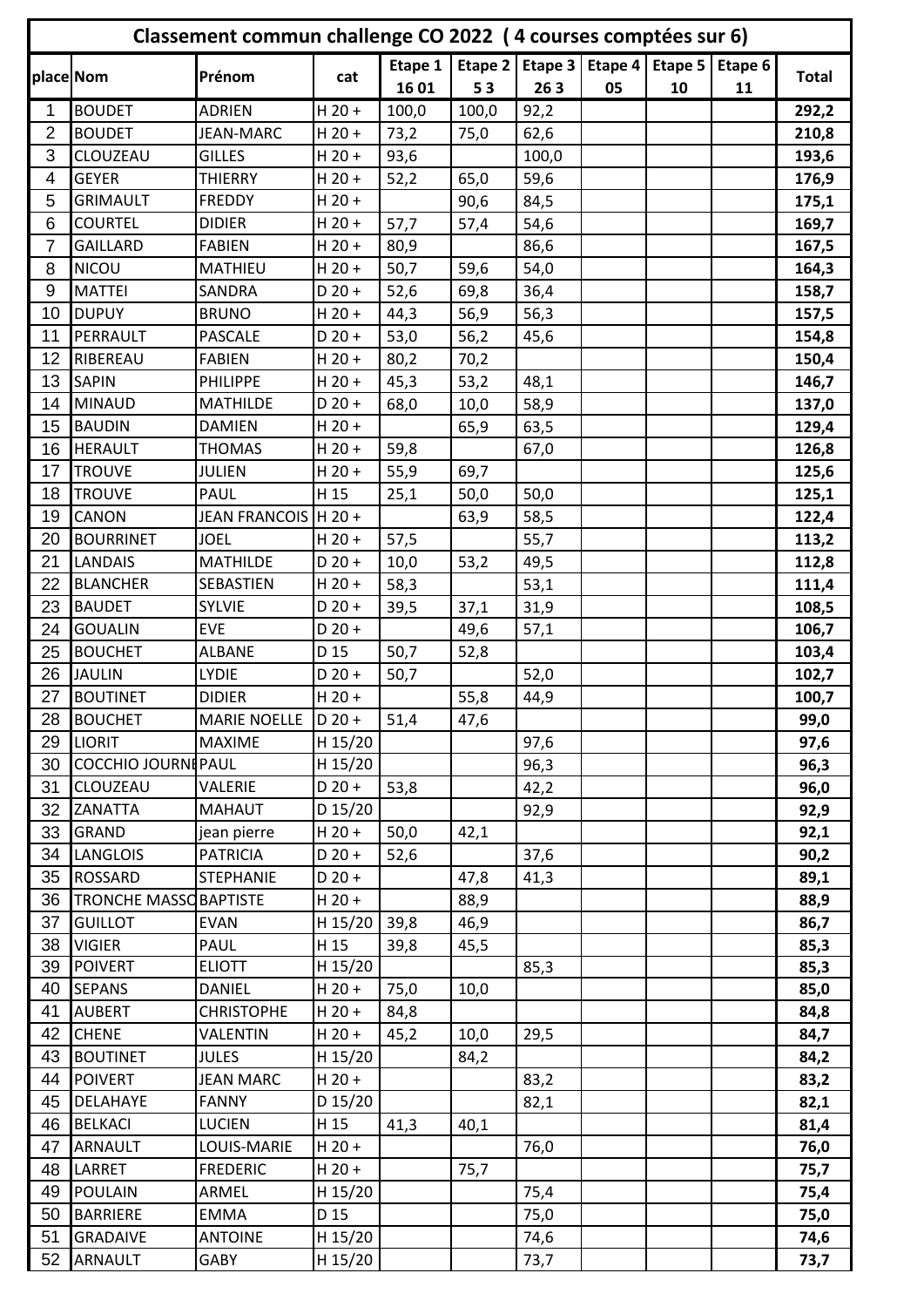| 53 | <b>BOUCHET</b>      | SEBASTIEN            | $H 20 +$        | 72,5 |      |      |  | 72,5 |
|----|---------------------|----------------------|-----------------|------|------|------|--|------|
| 54 | <b>FOUGERE</b>      | YANNIS               | $H$ 20 +        | 72,1 |      |      |  | 72,1 |
| 55 | <b>ROSSARD</b>      | <b>CAPUCINE</b>      | D 15/20         |      | 10,0 | 62,0 |  | 72,0 |
| 56 | <b>COCCHIO</b>      | <b>LIONEL</b>        | $H$ 20 +        |      |      | 70,9 |  | 70,9 |
| 57 | <b>DRAULT</b>       | JEAN-RAYMOND H 20 +  |                 |      | 36,3 | 32,6 |  | 69,0 |
| 58 | <b>GRIMAULT</b>     | <b>ARTHUR</b>        | H 15            |      | 67,3 |      |  | 67,3 |
| 59 | LERNO               | <b>MICHEL</b>        | $H$ 20 +        | 67,0 |      |      |  | 67,0 |
| 60 | <b>MARIE</b>        | <b>AMBRE</b>         | D 15/20         |      | 66,6 |      |  | 66,6 |
| 61 | <b>AUZELOUX</b>     | <b>EVAN</b>          | H 15/20         |      |      | 66,5 |  | 66,5 |
| 62 | <b>CLARTE</b>       | <b>FRANCK</b>        | $H$ 20 +        |      |      | 65,9 |  | 65,9 |
| 63 | <b>MAHAUD</b>       | <b>YVES</b>          | $H$ 20 +        |      | 65,8 |      |  | 65,8 |
| 64 | <b>FOUCHER</b>      | GAEL                 | $H$ 20 +        | 65,8 |      |      |  | 65,8 |
| 65 | <b>SCANDELLA</b>    | MATHIEU              | $H$ 20 +        |      | 64,9 |      |  | 64,9 |
| 66 | <b>AUZELOUX</b>     | <b>BRUNO</b>         | $H$ 20 +        |      |      | 64,2 |  | 64,2 |
| 67 | <b>MARTINEAU</b>    | <b>ADAM</b>          | H 15            |      | 35,1 | 28,5 |  | 63,5 |
| 68 | <b>BULLA</b>        | <b>VIRGINIE</b>      | $D 20 +$        |      | 63,2 |      |  | 63,2 |
| 69 | <b>DEBIAIS</b>      | <b>FRANCK</b>        | $H$ 20 +        |      |      | 63,0 |  | 63,0 |
| 70 | <b>CREUGNET</b>     | ALEXANDRE            | $H$ 20 +        | 62,4 |      |      |  | 62,4 |
| 71 | <b>CHAISEMARTIN</b> | <b>HERVE</b>         | $H$ 20 +        |      | 61,1 |      |  | 61,1 |
| 72 | RIBEREAU            | ERWAN                | H 15/20         | 61,0 |      |      |  | 61,0 |
| 73 | <b>BOUTINET</b>     | ZOE                  | $D$ 20 +        |      | 60,0 |      |  | 60,0 |
| 74 | <b>JUGIE</b>        | <b>MARINE</b>        | D 15/20         |      | 59,9 |      |  | 59,9 |
| 75 | <b>ANDRIEUX</b>     | <b>CHRISTIAN</b>     | $H$ 20 +        | 57,3 |      |      |  | 57,3 |
| 76 | <b>BROSSET</b>      | <b>SYLVIE</b>        | $D$ 20 +        | 56,9 |      |      |  | 56,9 |
| 77 | <b>BULLA</b>        | <b>MAEWENN</b>       | D 15/20         |      | 56,6 |      |  | 56,6 |
| 78 | <b>ESCANDE</b>      | <b>STEPHANE</b>      | $H$ 20 +        | 56,1 |      |      |  | 56,1 |
| 79 | <b>ROSSARD</b>      | <b>CHRISTOPHE</b>    | $H$ 20 +        |      |      | 56,1 |  | 56,1 |
| 80 | <b>GRIMAULT</b>     | GASPAR               | H <sub>15</sub> |      | 29,7 | 26,3 |  | 56,0 |
| 81 | <b>RAVERAUD</b>     | <b>BERNARD</b>       | $H$ 20 +        |      |      | 55,7 |  | 55,7 |
| 82 | <b>VIGIER</b>       | <b>JEROME</b>        | $H$ 20 +        | 53,7 |      |      |  | 53,7 |
| 83 | <b>COUDERC</b>      | <b>LIONEL</b>        | $H$ 20 +        | 52,8 |      |      |  | 52,8 |
| 84 | <b>VILLATTE</b>     | <b>DIDIER</b>        | $H$ 20 +        |      |      | 51,8 |  | 51,8 |
| 85 | MOUSSAY             | <b>STEPHANE</b>      | $H$ 20 +        |      |      | 49,1 |  | 49,1 |
| 86 | POIRAT              | JEAN-CHRISTOPHH 20 + |                 |      | 49,0 |      |  | 49,0 |
| 87 | <b>DELAGE</b>       | <b>DAVID</b>         | $H$ 20 +        |      |      | 48,2 |  | 48,2 |
| 88 | <b>GAUTREAU</b>     | SANDRA               | $D$ 20 +        |      |      | 48,2 |  | 48,2 |
| 89 | <b>BOYER</b>        | <b>MAXIME</b>        | H 15/20         | 48,1 |      |      |  | 48,1 |
| 90 | LARRET              | <b>JULES</b>         | H 15            |      | 48,0 |      |  | 48,0 |
| 91 | POIVERT             | <b>STEPHANIE</b>     | $D 20 +$        |      |      | 48,0 |  | 48,0 |
| 92 | <b>BARRE</b>        | CAMILLE              | D 15            |      |      | 47,0 |  | 47,0 |
| 93 | <b>BACLE</b>        | <b>THIERRY</b>       | $H$ 20 +        |      |      | 46,9 |  | 46,9 |
| 94 | ZANATTA             | <b>ZELIE</b>         | D 15            |      |      | 46,0 |  | 46,0 |
| 95 | LEVRAUD             | ADELIA               | D 15/20         |      | 45,5 |      |  | 45,5 |
| 96 | <b>ROQUIER</b>      | <b>LILIE</b>         | D 15            |      |      | 45,1 |  | 45,1 |
| 97 | RABALLARD           | <b>EMMANUELLE</b>    | $D 20 +$        |      | 45,0 |      |  | 45,0 |
| 98 | <b>DUBREUIL</b>     | <b>DORIAN</b>        | H 15/20         |      | 44,9 |      |  | 44,9 |
| 99 | <b>HERIAUD</b>      | <b>THOMAS</b>        | H 15/20         |      | 44,9 |      |  | 44,9 |
|    | 100 MERLE           | <b>TONY</b>          | $H$ 20 +        |      |      | 43,8 |  | 43,8 |
|    | 101 MEILLAC         | <b>FANCHON</b>       | D 15/20         |      |      | 42,7 |  | 42,7 |
|    | 102 CUSSAC          | <b>STEPHANIE</b>     | $D$ 20 +        |      |      | 41,7 |  | 41,7 |
|    | 103 DROIN           | <b>DAVID</b>         | $H$ 20 +        | 40,6 |      |      |  | 40,6 |
|    | 104 POTHET          | <b>MARIE NOELLE</b>  | $D 20 +$        |      | 40,5 |      |  | 40,5 |
|    | 105 VIDRIS          | VALERIE              | $D$ 20 +        |      | 40,5 |      |  | 40,5 |
|    | 106 MIKULOVIC       | <b>JACQUES</b>       | $H$ 20 +        | 40,4 |      |      |  | 40,4 |
|    | 107 MIKULOVIC       | <b>STEPHANIE</b>     | $D$ 20 +        | 40,2 |      |      |  | 40,2 |
|    | 108 BOISSEAU        | <b>EMMANUELLE</b>    | $D 20 +$        | 39,7 |      |      |  | 39,7 |